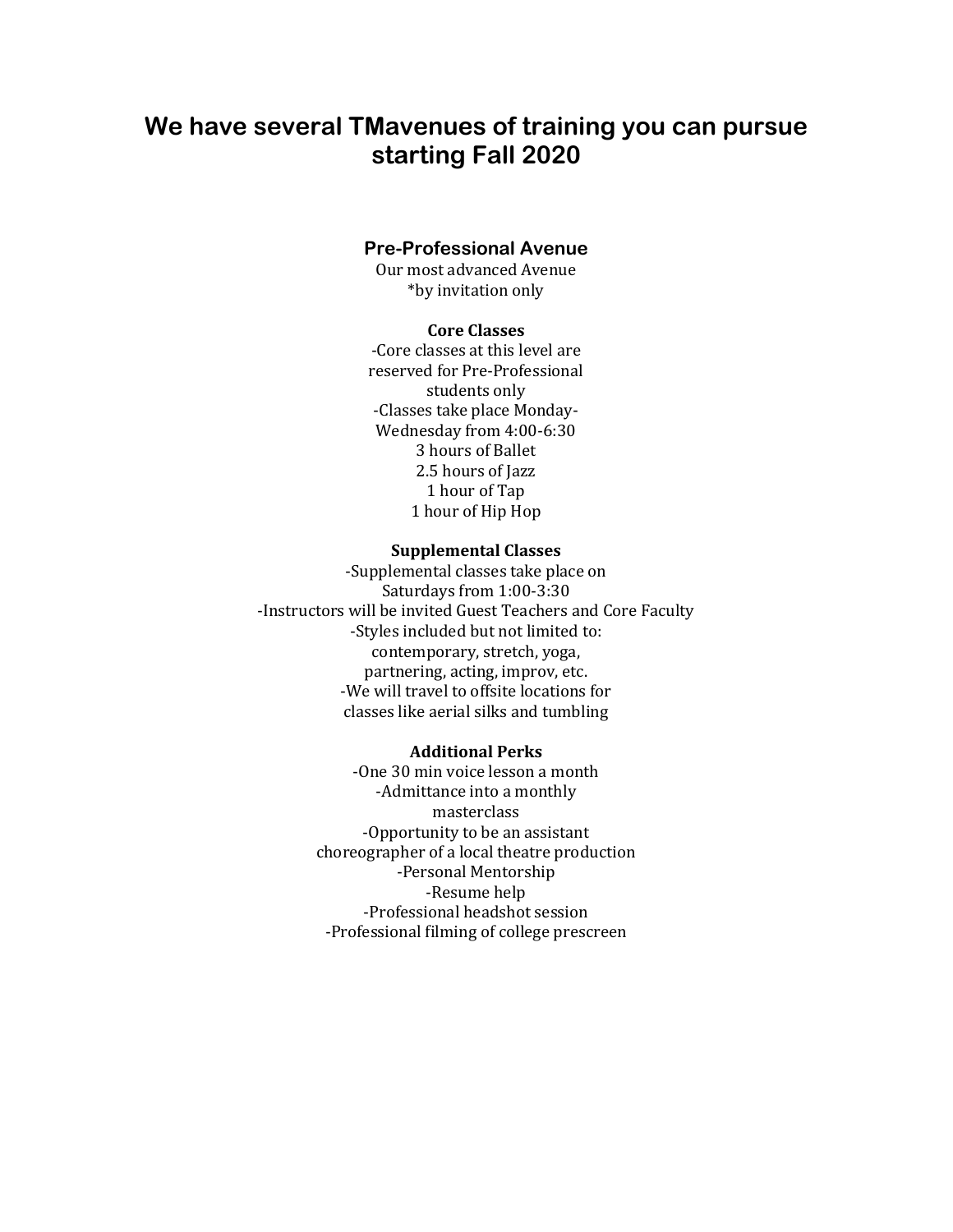# **Dance 301 Avenue**

Not as much commitment, still great training

#### **Core Classes**

-Classes take place Monday-Thursday at various times from 6:30-8:30 2 hours of Ballet 2 hours of Jazz 1 hour of Tap 1 hour of Hip Hop

#### **Supplemental Classes**

-Optional Supplemental classes take place on Saturdays from 1:00-3:30 -Instructors will be invited Guest Teachers and Core Faculty -Styles included but not limited to: contemporary, stretch, yoga, partnering, acting, improv, etc. -We will travel to offsite locations for classes like aerial silks and tumbling

#### **Additional Perks**

-One 30 min voice lesson a month -Admittance into a monthly masterclass -Option to sign up for professional headshot session \*additional fee -Option for professional filming of college prescreens \*addition fee

> Dance 201 Avenue Perfect for the intermediate level dancer

# **Core Classes**

-Classes take place Monday-Thursday at various times from 6:30-8:30 2 hours of Ballet 2 hours of Jazz 1 hour of Tap 1 hour of Hip Hop

#### **Additional Perks**

-Optional Musical Theatre classes Saturdays 12:00-1:00 -Pre-registration for Masterclasses Online Classes with CLI Studios